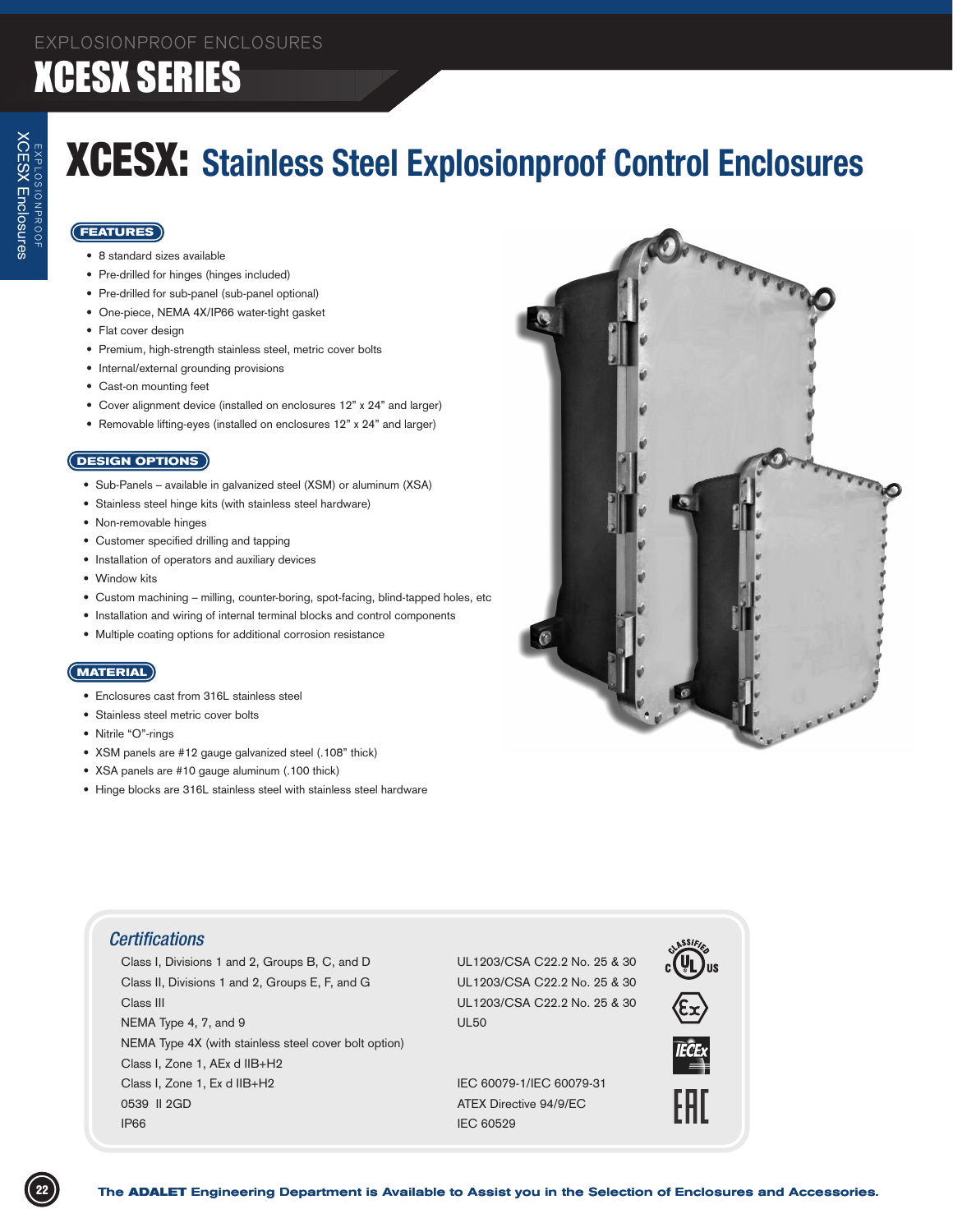#### EXPLOSIONPROOF ENCLOSURES

### **XCESX SERIES**





| <b>ENCLOSURE</b>          |                                  |    |    |                 |                                     |            |            |                               |            |                      |                |                                        | <b>PANS AND HINGES</b> |                           |            |                        |                |  |
|---------------------------|----------------------------------|----|----|-----------------|-------------------------------------|------------|------------|-------------------------------|------------|----------------------|----------------|----------------------------------------|------------------------|---------------------------|------------|------------------------|----------------|--|
| <b>XCESX</b><br>Catalog # | Inside Nom. Dimensions<br>W<br>D |    |    | Usable<br>Depth | <b>Overall Dimensions</b><br>B<br>A |            |            | Mounting Lug<br>CL to CL<br>E |            | Mtg.<br>Bolt<br>Size | Ship<br>Weight | Pan Catalog #<br><b>Steel</b><br>Alum. |                        | Nom. Dimensions<br>H<br>W |            | Steel<br>Pan<br>Weight | Hinge<br>Cat # |  |
| 081006                    | 8                                | 10 | 6  | 6               | $11 - 3/4$                          | $13 - 3/4$ | 8          | $6 - 1/2$                     | $10 - 3/4$ | 7/16                 | 125            | <b>XSM0810</b>                         | XSA0810                | $\overline{7}$            | $9 - 1/8$  | $\overline{2}$         | XHBK-2         |  |
| 101408                    | 10                               | 14 | 8  | 8               | 13-9/16                             | 17-7/16    | $9 - 7/8$  | $10 - 7/8$                    | 13         | 7/16                 | 195            | <b>XSM1014</b>                         | XSA1014                | $8 - 7/8$                 | $12 - 7/8$ | $3 - 1/2$              | XHBK-2         |  |
| 121208                    | 12                               | 12 | 8  | 8               | $16 - 1/4$                          | $16 - 1/4$ | $9 - 7/8$  | $8 - 5/8$                     | $15 - 3/4$ | 5/8                  | 210            | <b>XSM1212</b>                         | <b>XSA1212</b>         | $10 - 7/8$                | $10 - 7/8$ | $3 - 3/4$              | XHCK-2         |  |
| 122410                    | 12                               | 24 | 10 | 10              | $16 - 1/4$                          | $28 - 1/4$ | $11 - 3/4$ | $18 - 3/8$                    | $15 - 3/4$ | 5/8                  | 380            | <b>XSM1224</b>                         | XA1224                 | 11                        | 23         | 8                      | XHCK-2         |  |
| 161608                    | 16                               | 16 | 8  | 8               | $20 - 7/8$                          | $20 - 7/8$ | $10 - 1/2$ | $8 - 3/8$                     | $19 - 3/4$ | 3/4                  | 330            | XSM1616                                | XSA1616                | $14 - 3/4$                | $14 - 3/4$ | $6 - 1/4$              | XHDK-2         |  |
| 182410                    | 18                               | 24 | 10 | 10              | $22 - 7/8$                          | $28 - 7/8$ | $12 - 3/8$ | $18 - 3/8$                    | $21 - 3/4$ | 3/4                  | 590            | <b>XSM1824</b>                         | <b>XSA1824</b>         | $16 - 1/2$                | $22 - 1/2$ | $10 - 1/2$             | XHFK-2         |  |
| 242410                    | 24                               | 24 | 10 | 10              | $28 - 7/8$                          | $28 - 7/8$ | $12 - 3/8$ | $18 - 3/8$                    | 28         | 3/4                  | 735            | <b>XSM2424</b>                         | <b>XSA2424</b>         | 22                        | 22         | $15 - 1/4$             | XHFK-2         |  |
| 243610                    | 24                               | 36 | 10 | 10              | $28 - 7/8$                          | $40 - 7/8$ | $12 - 3/8$ | 29                            | 28         | 3/4                  | 985            | XSM2436                                | XSA2436                | 34                        | 22         | $23 - 1/2$             | XHFK-3         |  |

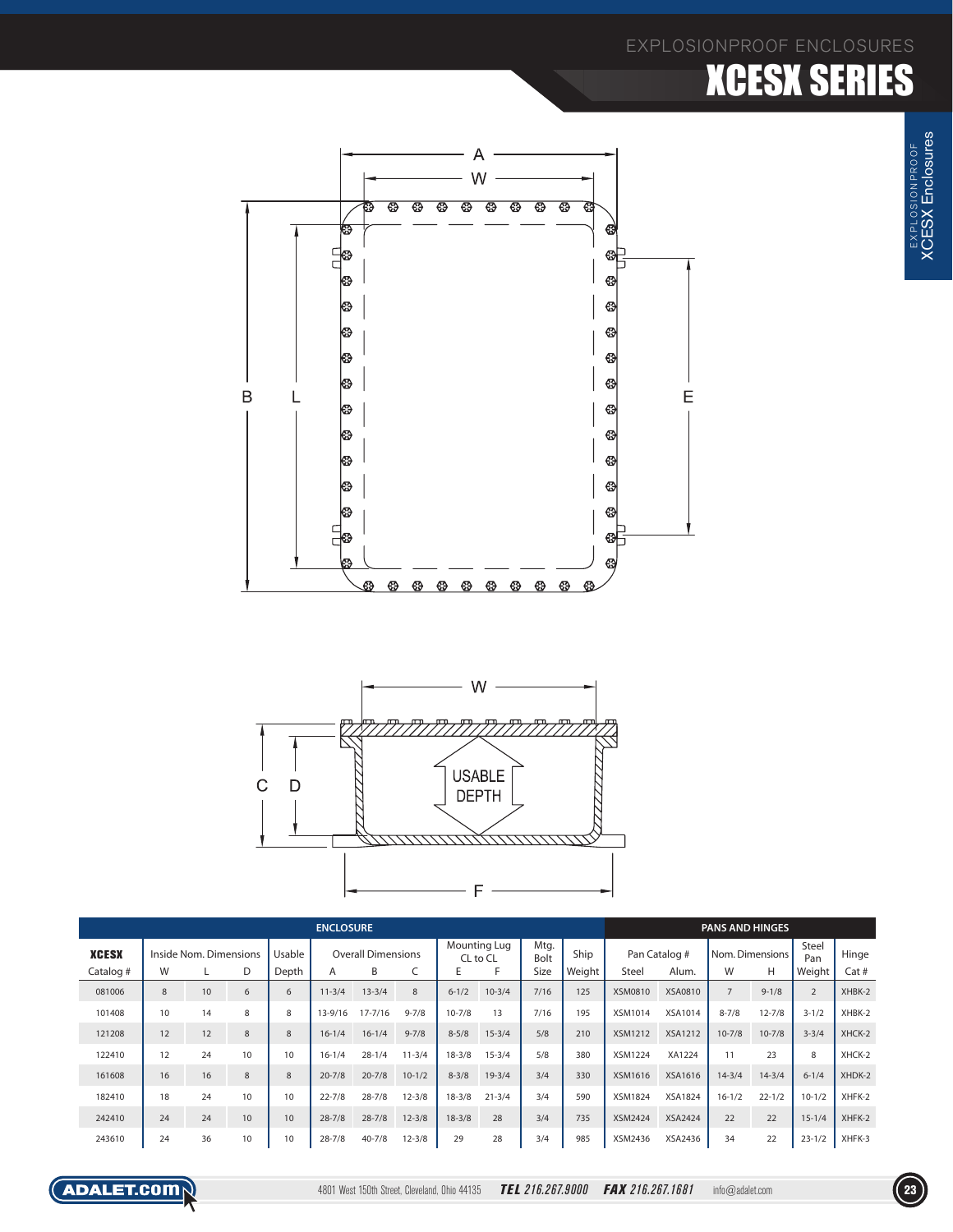#### **XCESX SERIES**

## Customer Design Sheets

Cover Layout